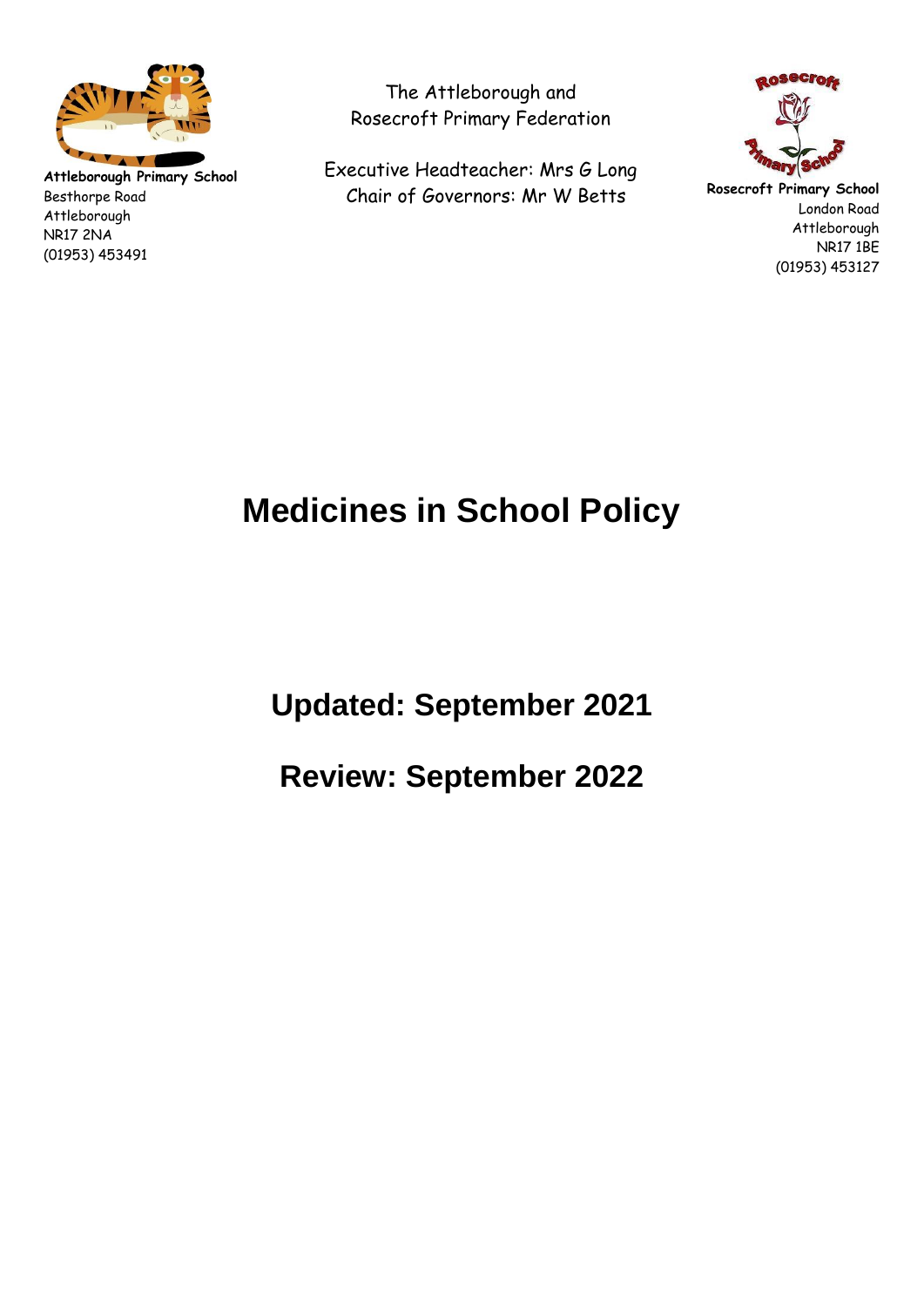This policy is based upon guidance issued to schools by Norfolk County Council, which itself is based on the 2015 DFE document, 'Supporting Pupils with Medical Conditions'.

Many children will, at some time, have short-term medical needs, perhaps entailing the finishing off a course of medicine such as antibiotics. Some children may require medicines on a long-term basis, such as those with wellcontrolled asthma or epilepsy. These children are usually able to attend school regularly, and take part in normal school activities. Individual Healthcare Plans are drawn up with the help of the school nursing service where required.

This policy explains how we can support children with medical needs within school.

# **Prescribed Medicines**

Medicines should only be brought into school when essential; that is, where it would be detrimental to a child's health if the medicine were not administered during the school day.

Medicines should only be administered in school if they are on prescription from a doctor, dentist, nurse or pharmacist prescriber. These medicines should be provided to the school in the original container with the prescriber's instructions for administration and dosage. We would expect that in sending medicine to school, parents/carers would either be following the advice of a doctor in deciding that a child who is completing a course of treatment (e.g. antibiotics) is well enough for school, or that the medicine is for the treatment of a long term condition such as asthma or epilepsy. In either case, parents/carers are welcome to come into school to administer the dose themselves.

Prescribed medicines, such as antibiotics, that need to be administered 4 times a day, will be given to the child at lunchtime as long as the parent or carer has completed the relevant form. Medicines that are prescribed to be administered three times a day will not normally need to be given at lunchtime and should not be brought into school except in exceptional circumstances where supported by medical advice. It remains the parent/carer's responsibility to ensure that medicine is given at the correct times. Medicines must not be given for longer than 3 days for most pain relief and must not exceed the stated time to be taken on the prescription label. Calpol, Nurofen and most pain relief is ONLY permitted to be given for 3 days (as specified on box/bottle). After this point, a doctor's note is required in order for staff to give for any longer period of time. Medicines containing aspirin may only be given if prescribed by a health care professional.

In all cases, written permission on the appropriate forms must be given (see attached form).

#### **Non-Prescription Medicines**

Staff cannot give children non-prescribed medicines unless there is prior written permission from a parent/carer. We do hold non-prescription medicines for administration when a child feels unexpectedly unwell (e.g. has a headache or toothache) but can only do so with written permission on the appropriate forms.

#### **Long term medical needs**

If a child has long term medical needs, the school will seek the advice of the appropriate medical professional in drawing up an Individual Healthcare Plan. This will include information relevant to the care of the child concerned.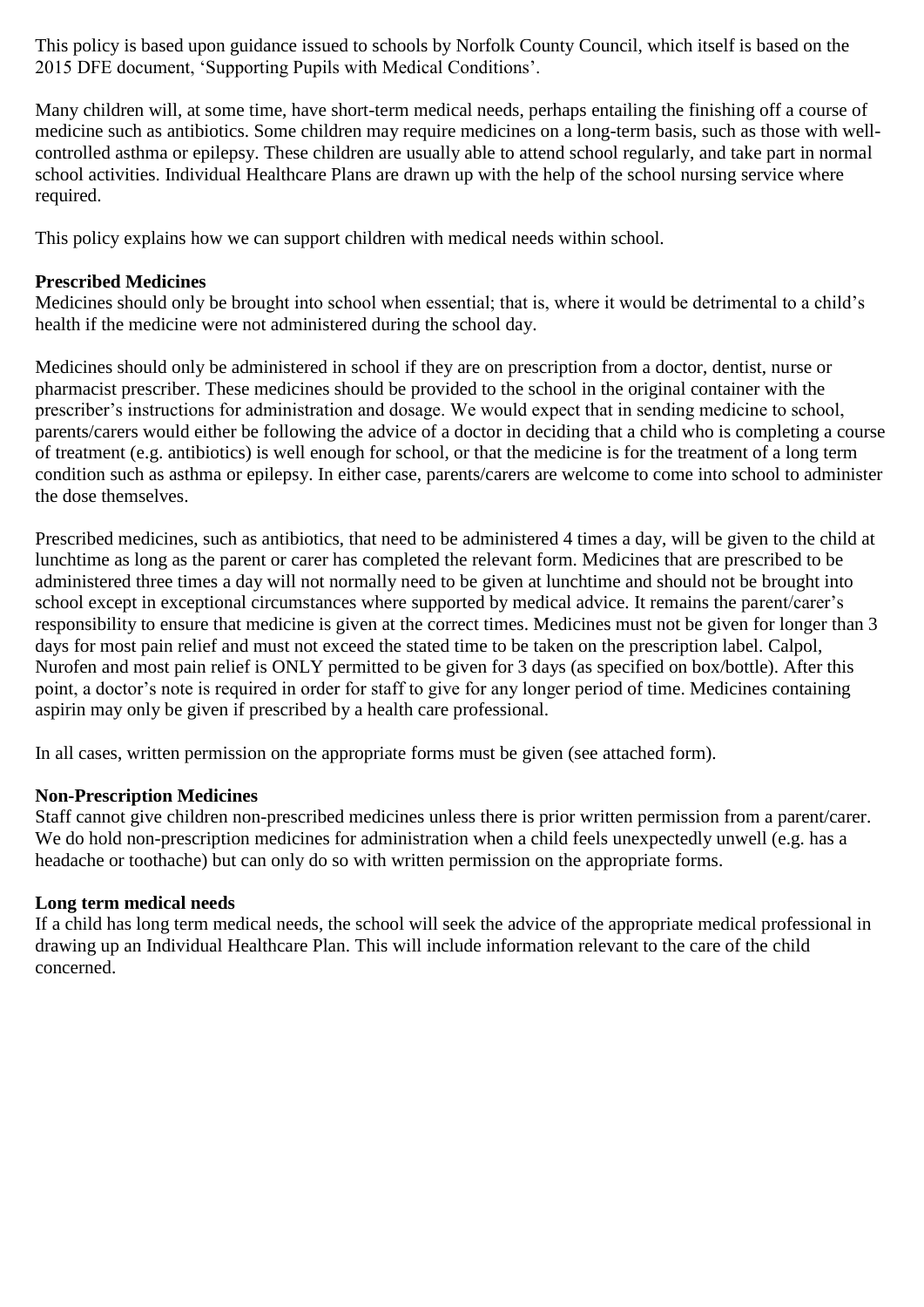## **Administering Medicines**

- 1. All Medicines should be clearly labelled with the child's name; the first dose should be accompanied by the 'Consent to administer medicine in school' form (see attached). This states that it is necessary for the medicine to be taken in school hours and a request is being made for the school to administer it. The note should give clear instructions about the dose required. **No child under 16 can be given medicines without their parent/carer's written consent.**
- 2. In the case of inhalers for asthma sufferers, please have one set of equipment in school and another at home to avoid the problem of forgetting to bring it in or take it home.
- 3. The medicine should be given to the school's secretary or nursery manager and should be taken only under supervision. A written record of medicines taken will be kept.
- 4. Children should 'self-administer' medicines under the supervision of an adult at the school wherever this is possible. In the case of analgesics such as Calpol (required for pain relief in a specific requested situation). Single dose sachets should be used so that self-administration is possible.
- 5. Written consent is required for the administration of all medicines.
- 6. Parents of children who require the school to keep prophylactic medicines (such as adrenalin injectors and asthma inhalers) are responsible for ensuring that medicines remain 'in date'.
- 7. When giving medicine, the child's name and age must be confirmed with the child before giving it to them.
- 8. If a child refuses medication, the staff should not force them to take it, but should make a note in the records regarding the refusal. Parents/carers will be informed on the same day.
- 9. If parents may not be aware at what time a medicine had been given (e.g. in cases where medicine is kept for migraine suffers or allergy sufferers etc.) we should ensure and document the time of the dose and provide the child with a slip and sticker with the time the dose was given to inform the parent so that they do not give an additional dose to the child.

All medicines are stored securely in the school office/nursery staff room. Individual Healthcare Plans for children with long term conditions are available in the school / nursery office. For children who may need to use an adrenalin injector, there will be an identification picture in the staff room. The children to whom this relates always keep the adrenalin injector with them in school.

There is no legal obligation that requires staff to administer medicines, but the school seeks to ensure all children who are able to attend school – including those who may need medication – can do so. To this end, staff are trained to administer medicines in accordance with the schedule above.

The person administering medicine to a child must check the name of child, name of medicine, dose, method of administration, time of administration and expiry date of medicine. The Record of Medicines Administered must be completed.